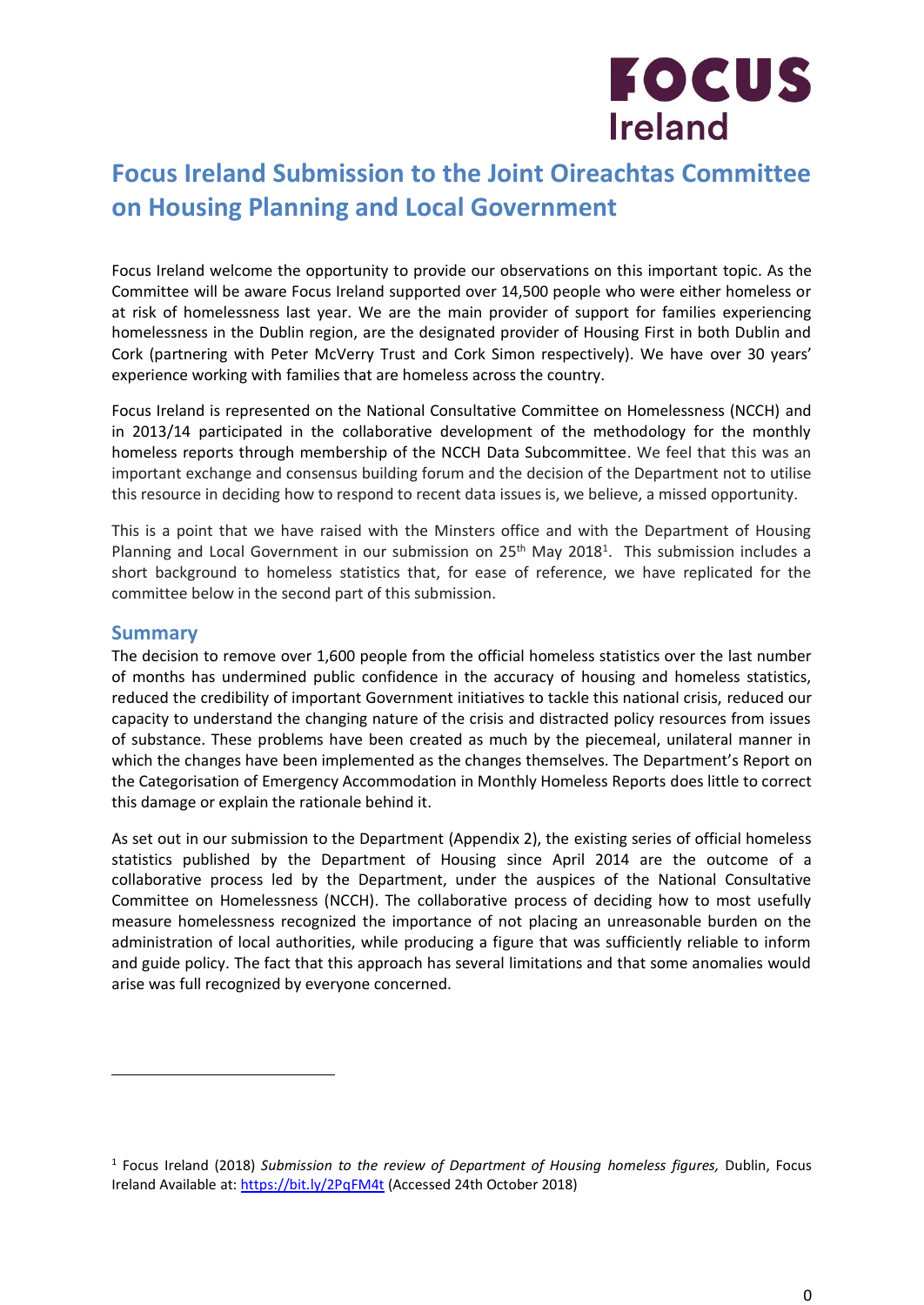

The Department's minutes of the NCCH meeting on the  $17<sup>th</sup>$  May 2014<sup>2</sup> make this abundantly clear:

*A trial exercise had recently been performed on PASS across all local authorities for a specified week in April. This exercise demonstrated that useful homelessness data could be generated quickly and without creating an unreasonable administrative burden upon local authorities. Some anomalies were noted in the data, it was observed that, as with all data, results would be subject to a margin of error with a requirement for subsequent verification but it was acknowledged that results will be sufficient to demonstrate the dynamics of homelessness.*

## **Origins of the re-categorisation.**

Despite the enormous growth in homelessness and public expenditure on homeless services, there is considerable evidence that the Department of Housing does not sufficiently resource the collection and analysis of homeless data. This emerges from the erratic schedule of publication of the monthly reports, the failure to upload the quarterly financial and performance reports from the regional authorities and the absence of publications which explore the patterns within the data and their implications for policy.

This failure to fully engage in the information that can be gleaned from the homeless data is evident right from the genesis of the re-categorisation process. The report, correctly, states that the process that led to the re-categorisation arose from *'discussions with a number of local authorities following higher than expected increases'* in January (para 2).

However, it is clear from any review of the seasonal pattern of the homeless figures that there has been an increase in family homelessness every January/February since the series began – the increase in Jan/February 2018 was, in fact, the expected pattern<sup>3</sup>.

## **Emergency Accommodation.**

The report correctly states that: "The Department's monthly homeless report includes details of adults, families and their associated dependents accessing emergency accommodation funded by local authorities." However, what is not made clear in this statement is that, under the definition agreed by the Department in 2014, 'emergency accommodation' is essentially understood as accommodation funded under Section 10 of the Housing Act and recorded on the PASS the national database, excluding long-term accommodation.

The report notes two quite distinct circumstances in which households were considered to be wrongly categorised:

- Some families were accommodated "in local authority owned stock or in properties secured by the local authorities under other arrangements"
- Some families had remained in their own home, due to additional rental support funded from the homeless budget.

 $\overline{a}$ 

<sup>2</sup> [https://www.housing.gov.ie/sites/default/files/migrated](https://www.housing.gov.ie/sites/default/files/migrated-files/en/Publications/DevelopmentandHousing/Housing/FileDownLoad%2C40562%2Cen.pdf)[files/en/Publications/DevelopmentandHousing/Housing/FileDownLoad%2C40562%2Cen.pdf](https://www.housing.gov.ie/sites/default/files/migrated-files/en/Publications/DevelopmentandHousing/Housing/FileDownLoad%2C40562%2Cen.pdf)

<sup>3</sup> Stanley W, Allen M (2018) *Insights into family homelessness No. 13. Family homelessness end of year review*  2017, Dublin, Focus Ireland. Available here:<https://bit.ly/2pX9lfv> (Accessed 30th October 2018)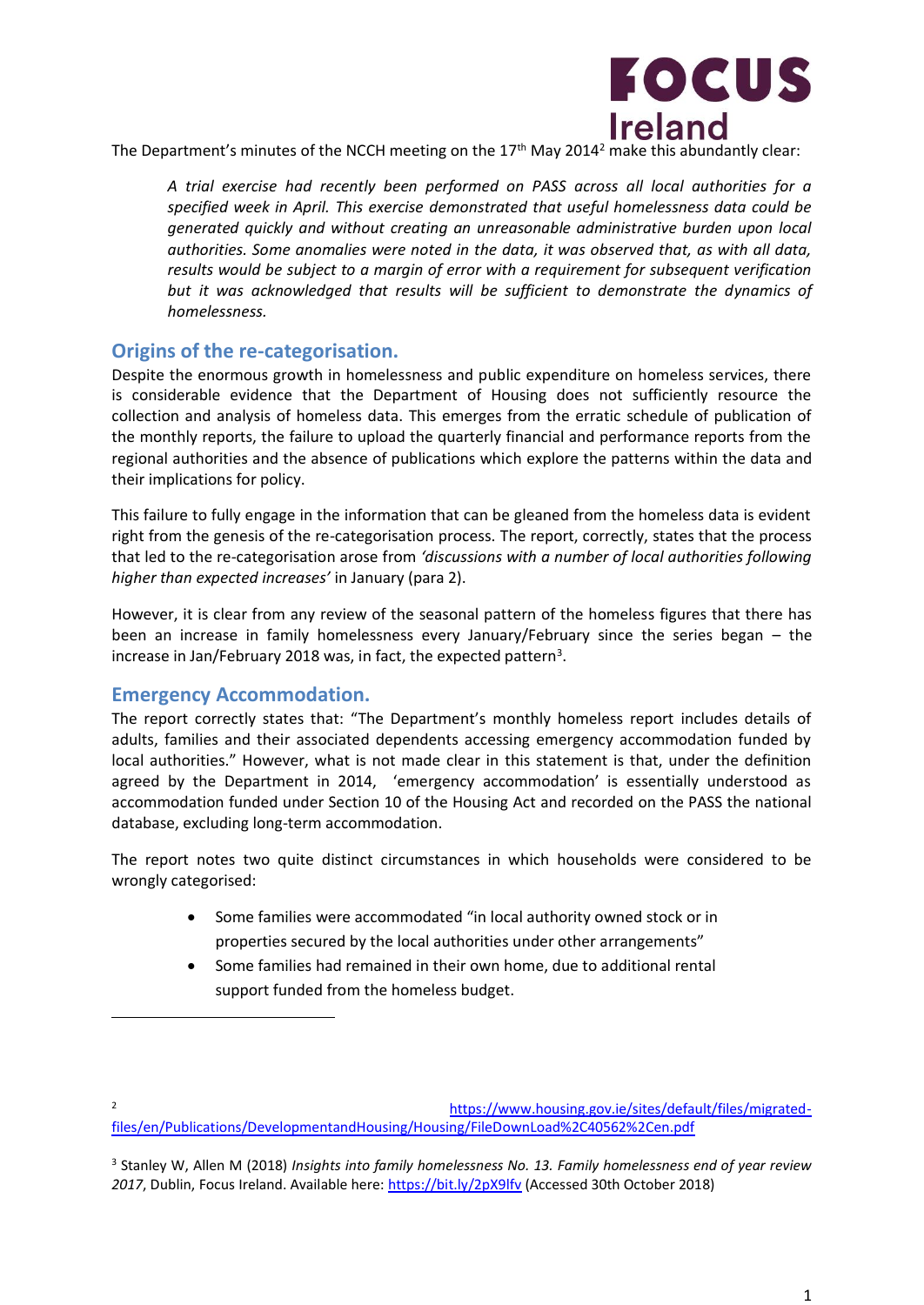

The phrasing in the first case does not explain very much, as it is the case that all properties in which homeless people are accommodated are 'secured by local authorities' under a variety of arrangements. However, from statements by the Minister, but not reiterated in the report, it would appear that, in fact, the distinction being made here is that these families were accommodated in properties where they have their 'own door'.

It also appears to be the case that none of these families has a tenancy agreement but are accommodated there under license. Finally it has also emerged these families are still considered homeless by the local authorities and are receiving homeless supports. In fact, given the large number of families in who hotels who do not have case management support (over 400 families), it seem likely that the families in these 're-categorised' accommodations are more likely to be receiving homeless supports than those who remain categorized as homeless.

Effort to improve the quality of emergency accommodation are widespread throughout the sector and are recognized as one way to reduce the harmful and damaging effects of homelessness. It should be noted that one of the implications of this change is to designate the highest quality emergency homeless accommodation as 'non-homeless', thus undermining the efforts of local authorities and NGO to upgrade the form of emergency accommodation provided.

It seems clear to us that the situation of these families would be properly described as 'homeless' under the definition set by the Department in consultation with the NCCH. The removal of these families from the official figures would be more accurately described as a 'redefinition' than a 'correction'.

In the second case, where families remain in their own home, there appears to be a strong case, on the basis of the information available, that such families should not be included in the official homeless figures, so long as they have retained their rights as tenants. We would note however that in the tables setting out the numbers of adults and children removed from official figures of homelessness there is no breakdown between the two reasons for 'recategorisation'. The information furnished in the tables suggests that the number of families in this second case is very small.

It is also notable that there is no further discussion on whether this is a permissible use of Section 10 funding and, if so, whether what appeared to be an effective preventative response should be extended.

#### **Technical issues arising.**

While the presentation of the tables is a bit unclear, it is assumed that the tables show three separate 're-categorisations' with no overlap of individuals/households between them. On this basis, the report shows that in total over 3 monthly counts 1,606 people were removed.

Table 1 below shows the percentage impact of this in each month. The largest removal being 7% of the total in August.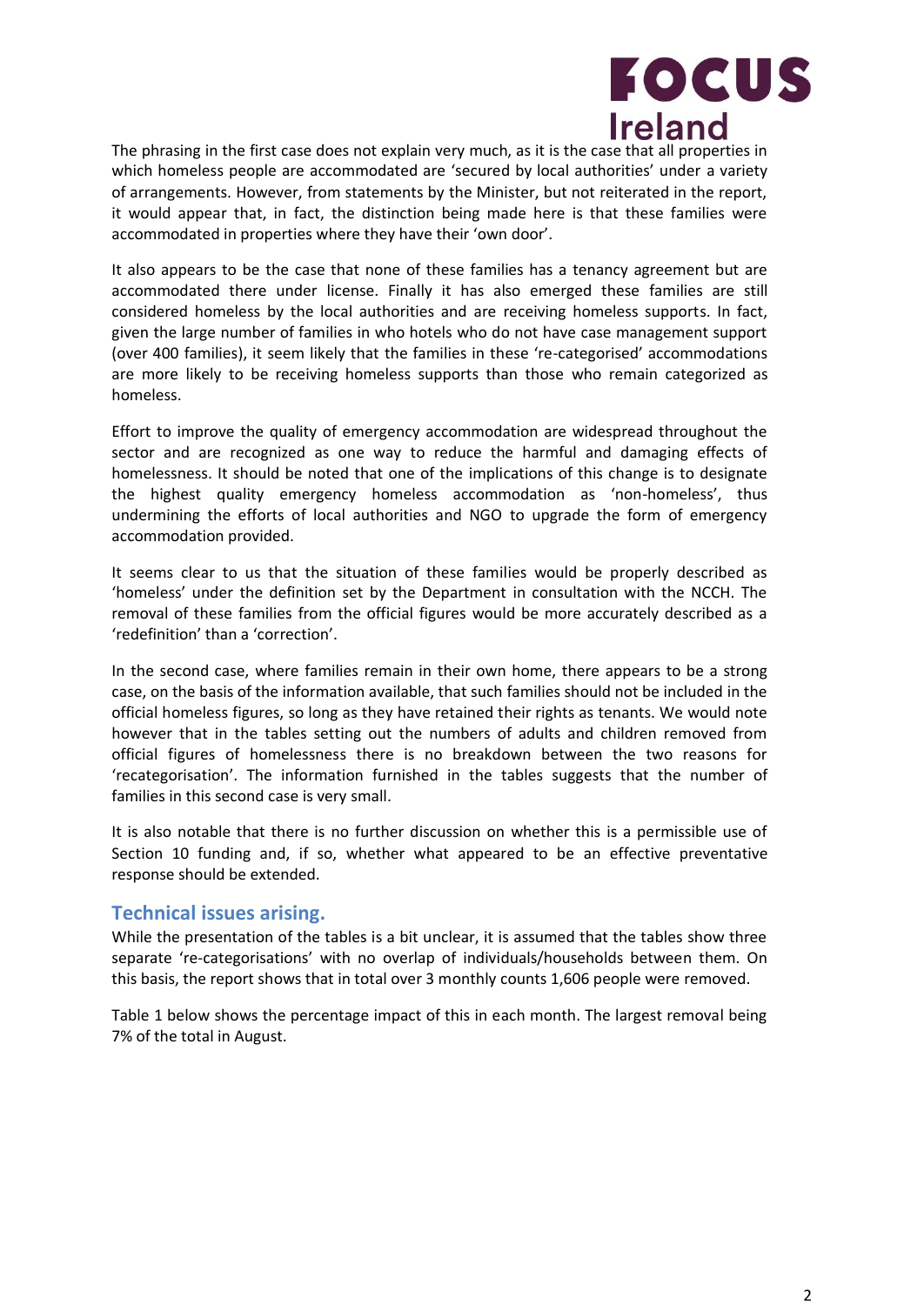

**Table 1. Percentage of people removed from figures in relevant month**<br>**A** officel Flaure **E** Removed



However, these families which according to the Department had been wrongly categorized as homeless, were included in the figures for previous months – potentially for several months. A rigorous and serious attempt to rectify such aa categorization error would have involved a restating of every previous month in which these families were present, so that a revised pattern of the revised definition would be available. The fact that this rudimentary exercise was not carried out leads further weight to the suspicion that the underlying motive was to produce a lower total figure.

A second technical problem arising from this process relates to how any improvement in the living situation of the families in 'non-homeless emergency accommodation' are to be reported. As local authorities still consider these 1,600 individuals to be homeless and are still providing homeless supports, it is to be assumed that some of them will move into more secure accommodation in the private or social housing sectors. Is this improvement to be counted as an exit from homelessness, even though their current situation is considered 'not homeless'?

If so this could lead to a situation where in any given month 100 people enter homelessness and 110 people exit homelessness but the official figures increase, because 20 of the exits came from 'non-homeless' accommodation. The confusion would be further deepened when the household that moved from hotel accommodation into the 'non-homeless emergency accommodation' was also counted as leaving homelessness.

While this may appear to be a far-fetched concern, it should be noted that the Department currently includes households who were prevented from becoming homeless through rapid rehousing in its reported figure for 'exits from homelessness' – in other words families that have not been counted as *entering* homelessness are counted as *leaving it*.

l

<sup>4</sup> The actual numbers are illustrated in graph form in the appendix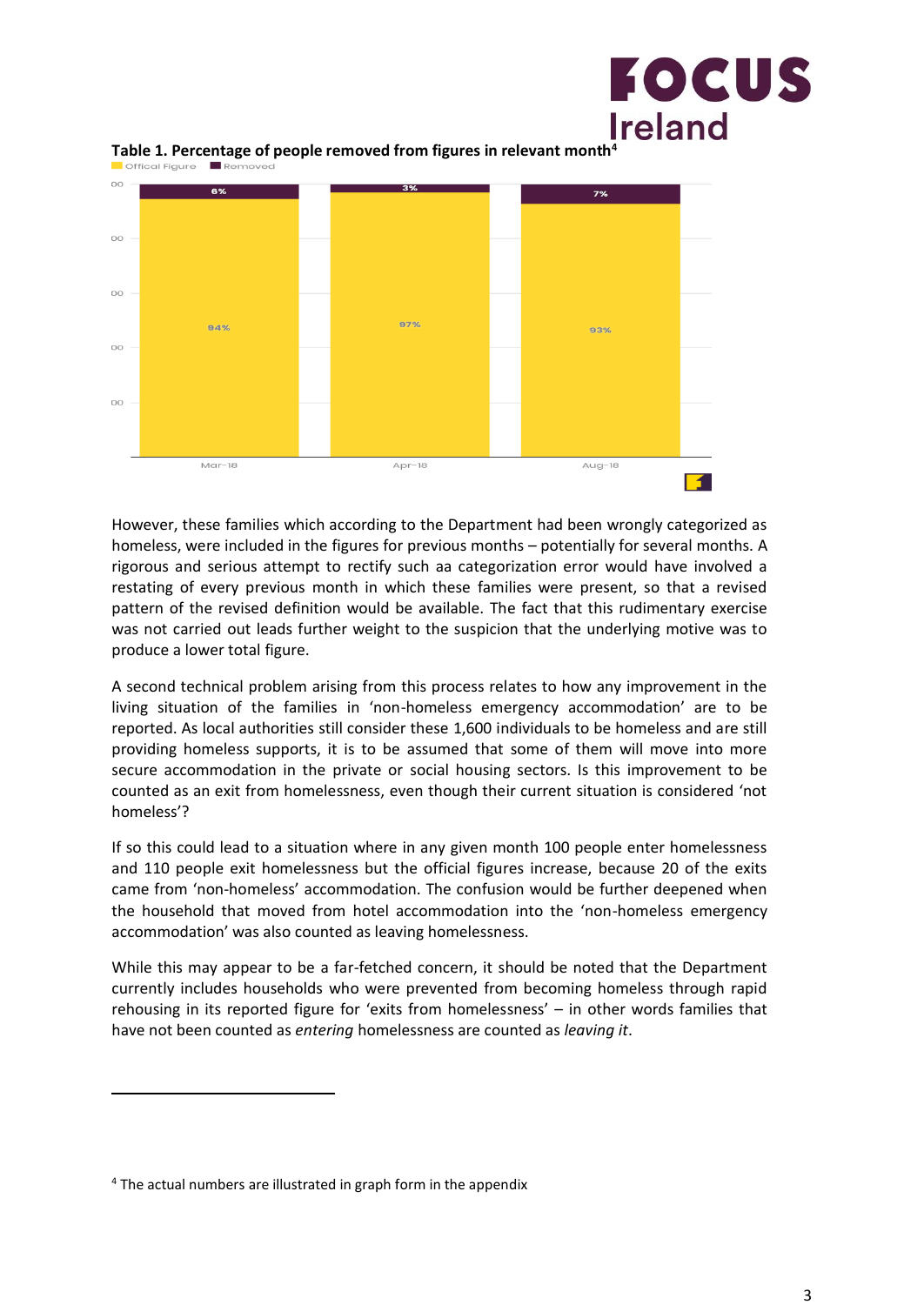

On the other hand, if households moving on from this new 'non-homeless' emergency accommodation are not counted it is hard for the Department to fully assess the value for money it is getting from homeless supports.

## **Involvement of the CSO**

The final paragraph of the report sets out the ongoing work, with advice from the CSO, to provide broader and more consistent data. The inclusion of reliable publishing information on presentations and exits would be a welcome additional data and help us understand the constantly evolving pattern of the homeless crisis. However, on the basis of the recent handling of the homeless figures, re-establishing confidence in the homeless figures would benefit from a more central role for the CSO.

## **Concluding remarks**

Focus Ireland has raised a number of concerns with the ongoing 'recategorization' of the official homelessness figures. The recent report by the Department does not allay these fears, does not answer key questions and raises new questions.

- Omitting families from the homeless statistics on the basis that the emergency accommodation which has been provided to them is of a higher standard (i.e. it has its own door) is a significant redefinition of homelessness which creates more anomalies than it solves, makes it harder to identify value of money and is not justified in the report.
- Omitting families from the homeless figures on the basis that they remain in their own home with additional funding supports appears to be a genuine correction, but this appears to account for a very small proportion of the of the 1,600 people removed.

Focus Ireland is also concerned that resetting the definitions of what is measured as homelessness is leading to changes of practice which are damaging to families. Despite the fact that the Government supports a Housing First approach, some local authorities are proposing that some of our housing stock be re-registered as 'transitional' so that families currently in B&B accommodation can move into it. In another area a local authority has increased barriers to families being allowed access to Hotel and B&B accommodation giving as one reason that they need to 'reduce reliance' on such accommodations. As already noted, the efforts of some local authorities to put in place a stock of high standard emergency homeless accommodation has been undermined by the decision to redefine that accommodation as 'non-homeless.'

Finally, the piecemeal fashion in which the changes have taken place has added to confusion, added nothing to the efforts to tackle homelessness and created controversy where collaboration is desired and needed. Giving a key role to the CSO in the compilation and publication of homeless data and a broad return to a collaborative approach to solving homelessness would go some considerable way to redressing these problems.

November 2018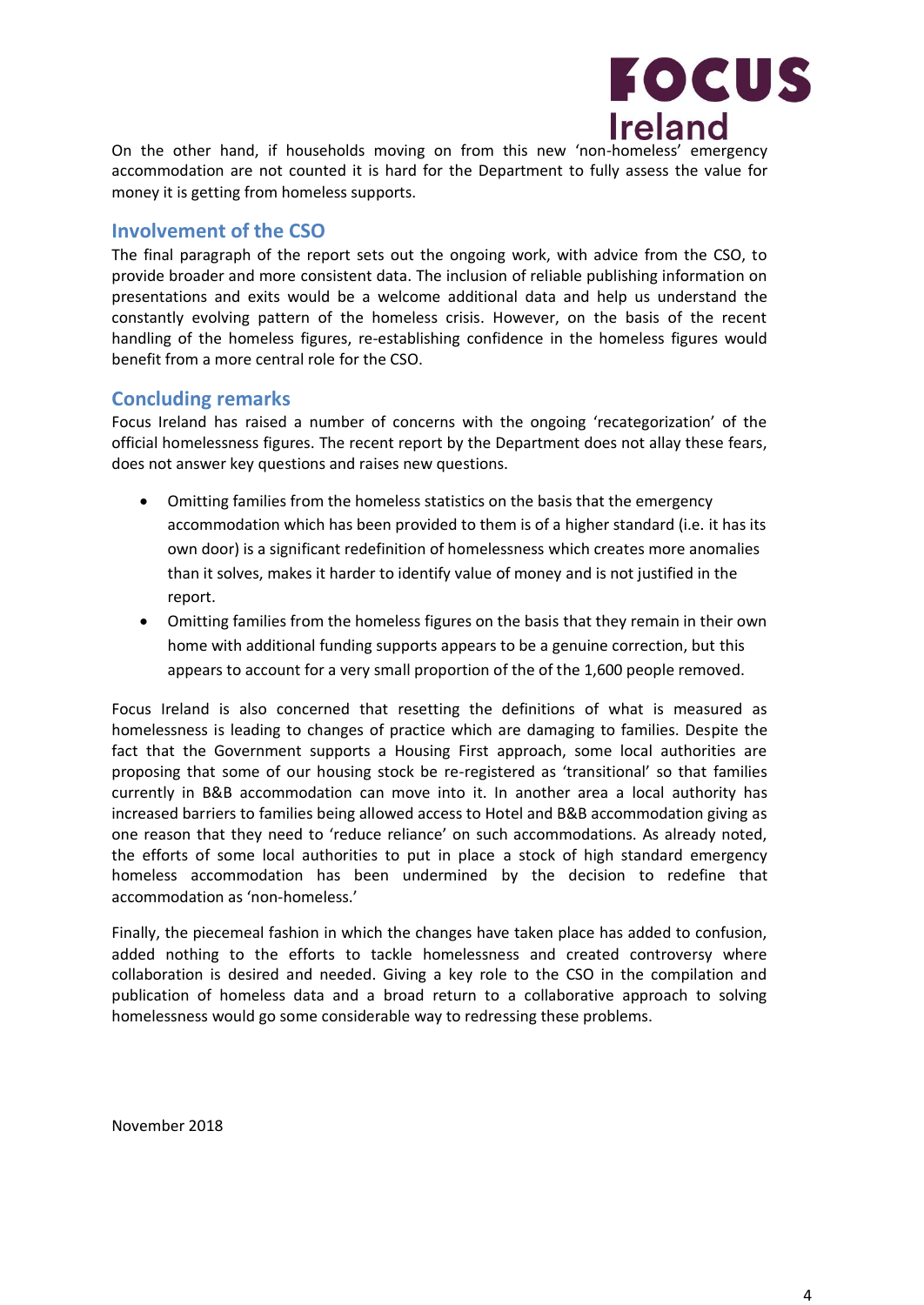

**Appendix 1: Actual numbers removed from the official homeless figures.**



# **Appendix 2 : Focus Ireland Submission to Department of Housing**

#### **Background to homeless statistics**

There have been a number of different attempts to define and measure the level of homelessness over the last 30 years, and it is important to review the lessons of these measures so as to avoid repeating the mistakes of the past.

The landmark Housing Act of 1988 introduced not only the definition of homelessness which is still in use, but also required local authorities to carry out an assessment of the level of homelessness at least every three years. These reviews of homelessness were carried out along with the more general Housing Needs Assessment (HNA). However, lack of clarity about what should actually be counted as homelessness resulted in different local authorities essentially counting different things. As a result, the figures produced were of limited value for policy purposes.

The HNA continues to be compiled, now on an annual basis and published by the Housing Agency. This report continues to include details of the number of people categorized as 'homeless' on the local authority housing waiting lists. The methodological problems with this approach are still evident, however, and the most recent report contains three different figures for homelessness,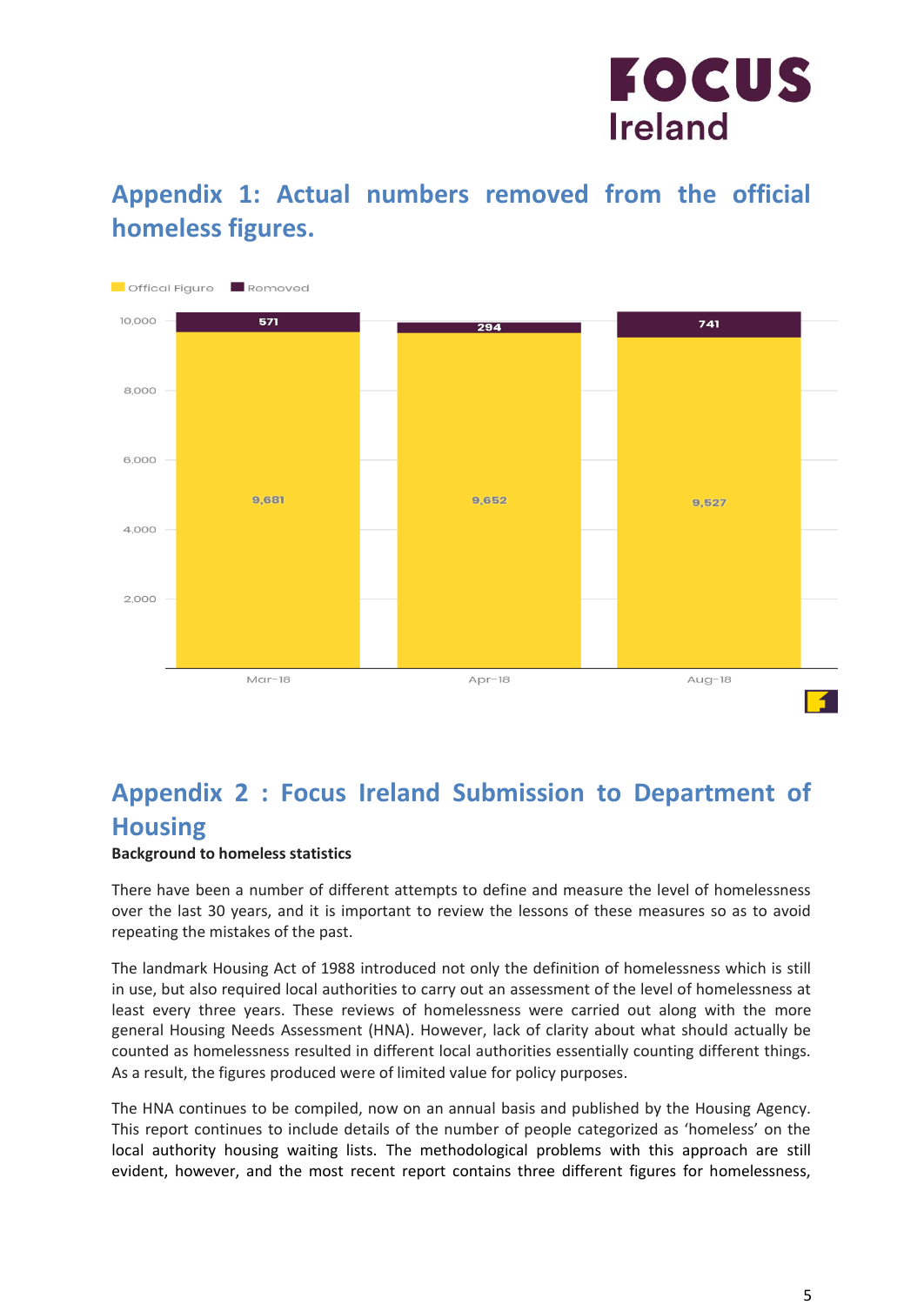

despite the fact that all three come from the same sources and are intended to measure the same thing.

In 1999, as the preparations were underway for the first National Homelessness Strategy, a new approach was taken to measuring homelessness. Called 'Counted in', this approach involved a detailed survey of all homeless facilities over a given period. The count was to take place every three years, but more regular counts were regularly proposed. The first counts were undertaken by the ESRI while later counts were undertaken by the Homeless Agency (the forerunner of the DRHE), with the active involvement of service providers. Particularly in the later 'counted in' surveys, extensive efforts were made to reconcile the survey data with the housing list data from the HNA.

'Counted in' produced detailed information on the characteristics and needs of people who were homeless but had a number of limitations, in particular the three year gap meant it was not effective at assessing the impact of new policy measures or changing circumstances. In the early stages 'Counted in' was only undertaken in Dublin. These limitations were difficult to address because the methodology was considered expensive and time-consuming. The last 'Counted in' survey was in 2008, and in 2011 the DRHE decided to discontinue the survey, citing the excessive costs involved as the primary reason.

There was no reliable measure of homelessness between 2008 and 2014, a period which it turns out would have been crucial in putting in place timely responses to our current homeless crisis.

During this period the homeless organisations, including Focus Ireland, strongly argued for some form of regular and reliable assessment of homelessness. In 2013 the then Department of Environment responded to these calls by establishing a sub-committee of the joint National Consultative Committee on Homelessness/Cross Departmental Team on Homelessness to make recommendations on how this should be done.

This sub-committee included not only Departmental and DRHE staff but also nominees from the local authorities and from the voluntary sector. The Department appoint Prof. Eoin O'Sullivan of Trinity College to chair the committee.

The sub-committee considered the ETHOS framework for understanding homelessness. This approach recognizes that a number of concerns interact to shape our understanding of homelessness – the need for physical shelter, the need for legal security and the need for private social space.<sup>5</sup> The absence of all three domains is the most extreme form of homelessness – roughsleeping. But the absence of any of these features can result in some form of homelessness. While this framework is extremely important in understanding homelessness it does not readily provide a practical system for regularly measuring how many people are homeless.

The sub-committee unanimously agrees that, for a range of conceptual and practical reasons, there is no single measurement of 'homelessness'. Any measure which is adopted could be critiqued for excluding certain groups or experiences or for including others. For many people experiences of homelessness are fluid, and in reality, large numbers of people move through different forms of

l

<sup>5</sup> Busch-Geertsema, V., 2010. Defining and measuring homelessness. Homelessness Research in Europe: Festschrift for Bill Edgar and Joe Doherty, pp.19-39. [https://www.researchgate.net/profile/Volker\\_BuschGeertsema/publication/268055088\\_Defining\\_and\\_Measu](https://www.researchgate.net/profile/Volker_BuschGeertsema/publication/268055088_Defining_and_Measuring_Homelessness/links/5469bc230cf20dedafd0f0c0%20/Defining-and-Measuring-Homelessness.pdf) [ring\\_Homelessness/links/5469bc230cf20dedafd0f0c0 /Defining-and-Measuring-Homelessness.pdf](https://www.researchgate.net/profile/Volker_BuschGeertsema/publication/268055088_Defining_and_Measuring_Homelessness/links/5469bc230cf20dedafd0f0c0%20/Defining-and-Measuring-Homelessness.pdf)